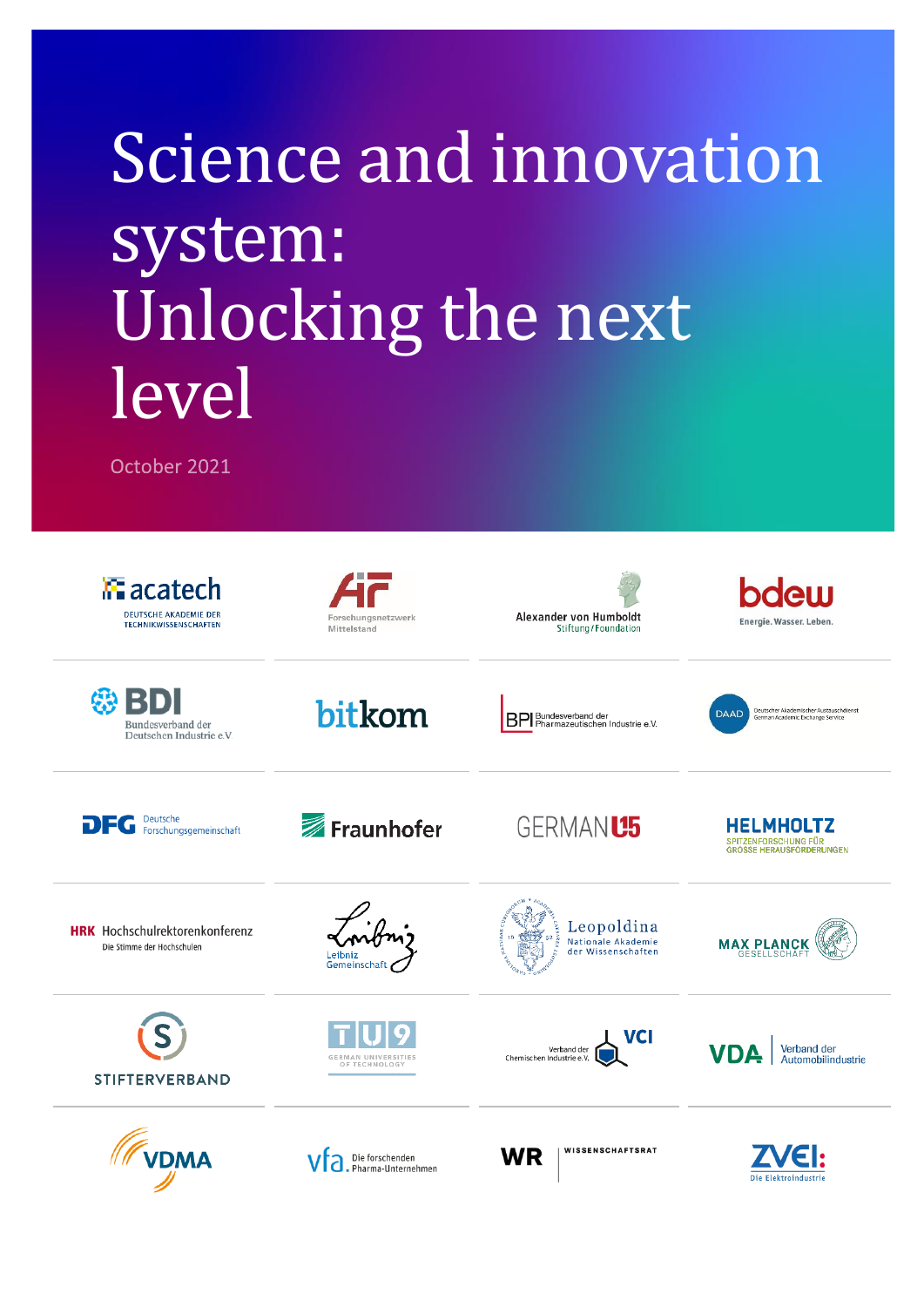In just nine months, German biotech company BioNTech and US pharmaceutical group Pfizer developed and brought to market a vaccine against SARS-CoV-2. It is the fastest-developed vaccine in history and builds on decades of basic research. Germany especially has been home to research into and work on mRNA technology with public and private-sector funding for over 20 years. With the onset of the pandemic, industry and researchers – in a concerted effort with policymakers – developed a highly effective and safe vaccine that has already protected untold numbers of people. BioNTech's success story shows the sort of supreme accomplishments that can be achieved in Germany in the face of an extreme situation. Yet what went so well here is by no means guaranteed to work in other cases. In fact, BioNTech is an exception to the rule, and precisely that exceptional status highlights deficits in the everyday operation of the German science and innovation landscape.

We need to review the experiences of the COVID-19 pandemic and draw the right conclusions for Germany. This is all about quickly onboarding lessons learned, closing gaps in the innovation system and locking-in sources of future added value. That is the only way to deliver on our responsibility to society and future generations. And it is the only way to secure and retain the flexibility we need to respond to future upheavals and challenges.

We will only succeed in tackling the major challenges – including health, sustainability, climate change, mobility, energy supplies, digitalization and nutrition – if science and industry, with the support of agile government, are able to jointly develop and apply solutions in an excellent innovation ecosystem.

To this end, we must make the German science system ready for the future. We believe in embracing innovations as opportunities and in a culture of openness to technology. Germany needs to combine substantial and reliable public funding for science and innovation with agile enabling conditions in the form of lean, fast and transparent digital processes to lastingly strengthen the country as a research location.

In all of this, science cannot be separated from ethical guiding principles and academic freedom. Academic freedom is one of Europe's non-negotiable fundamental values. Wherever in Europe or elsewhere in the world the work of scientists is obstructed or restricted, there is a need for robust political and social defense for academic freedom.

All signatory organizations together issue this appeal to the Federal Government and the Bundesländer:

The pandemic has highlighted the importance of science and innovation to the future-readiness of our society. It has also demonstrated Germany's huge potential in precisely this area. Let us capitalize on this and unlock the next level in our science and innovation system. It is time to make that system more agile, more ambitious and more resilient. Six focal areas are central here: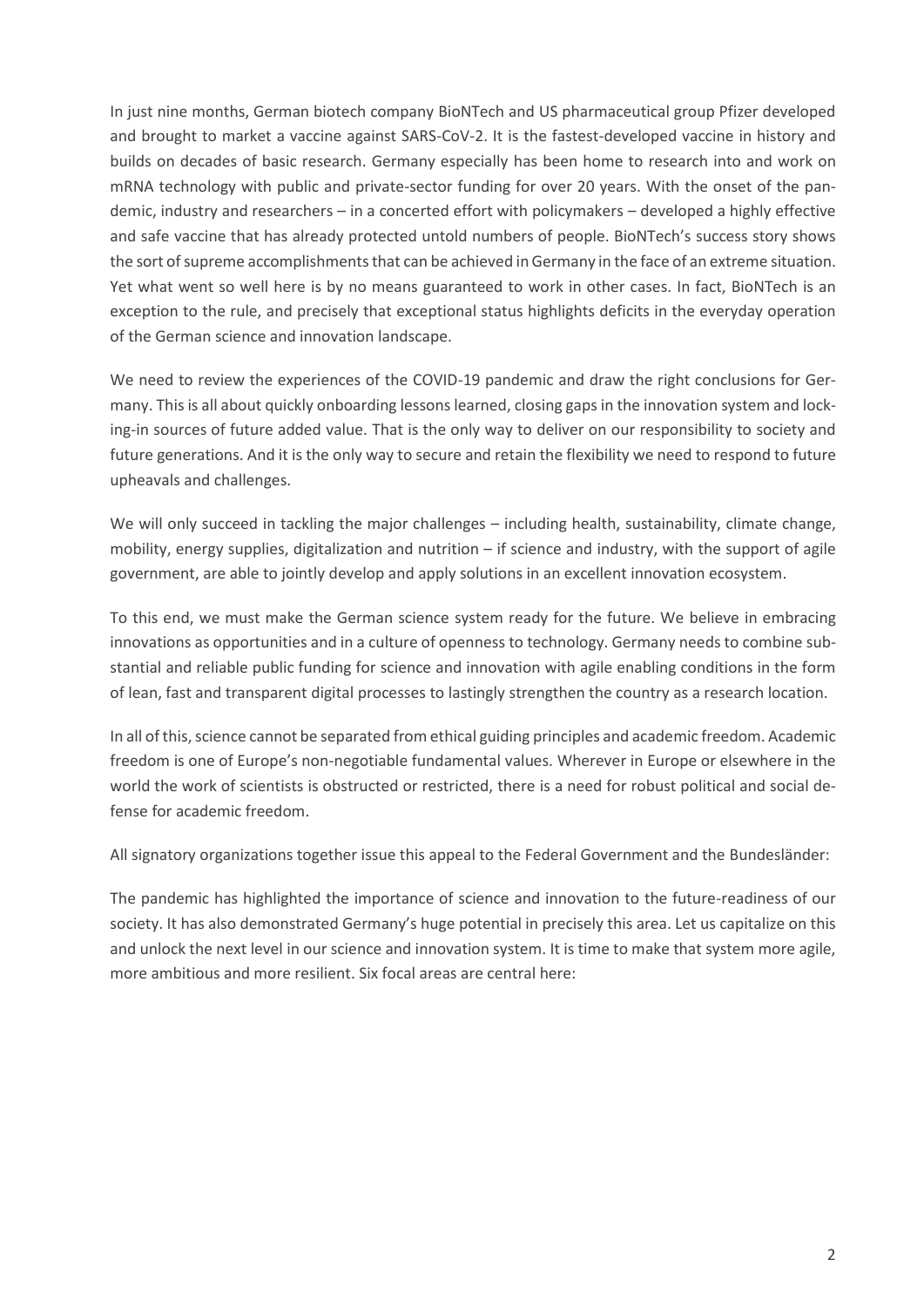## 1. Prioritizing research and innovation

- Research and innovation must be made a top priority of the German government and placed in the personal charge of the new chancellor.
- The time is ripe for a Chancellery-led cabinet "innovation committee" or a similarly effective unit within the Chancellery. It is time for future-critical issues finally to be addressed and coordinated across departmental lines. This requires a body or unit that is responsible for a cross-cutting innovation strategy with clear missions and measurable targets based on them. There must be clear-cut political responsibility for implementation. Rather than picking favorites, an open-ended approach is needed that allows diverse solution paths.
- Germany must achieve the 3.5 percent target for research and development expenditure as a proportion of gross domestic product (GDP) by 2025, while making every effort to ensure that this expenditure is invested in a goal-oriented manner.

The costs of the pandemic must not be allowed to result in heavy cuts in science and research funding budgets – and especially not in basic higher education funding.

 All fields of research should fundamentally be given equal balance. Knowledge-driven research is central to societal, social, economic and technical progress. It is nevertheless necessary to improve the tools for applying the outcomes of that research.

#### 2. Becoming faster, more decisive and more connected

- To stay at the forefront internationally, Germany must become faster at developing and using future and emerging technologies. Public procurement can make an important contribution here and procurement rules and regulations need to be made more innovation-oriented.
- Open innovation approaches and open science principles must be given greater support. It is important not to lose sight of the need for IP protection and for it to be deployed in a way that is conducive to innovation.
- Strong support must be provided for excellent and dynamic innovation ecosystems. This includes establishing and expanding international flagship research and development clusters. For small and medium-sized enterprises (SMEs), the key lies in broad-based bottom-up approaches such as the Industrial Collective Research program.
- Research and innovation policy must become far more agile. Funding programs must be adapted to new developments in a much more versatile way and implemented more rapidly. Application procedures for program funding need to be made free of bureaucratic obstacles and significantly streamlined.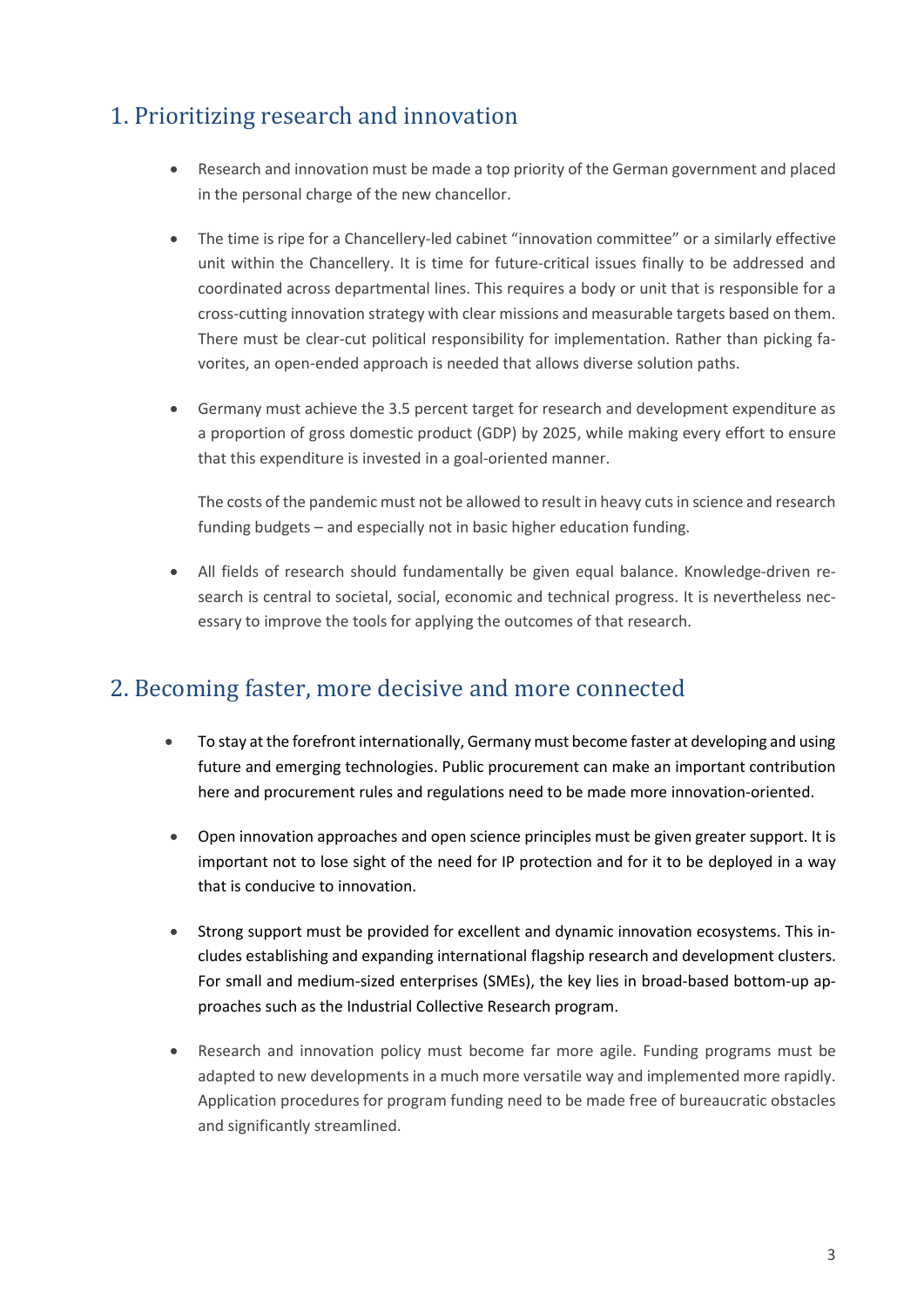## 3. Attracting talent and providing excellent infrastructure

- Germany must become even more attractive as a hub for research and innovation for talented people from all over the world. It is necessary to improve the enabling conditions for attracting and retaining outstanding researchers and also data and digitalization experts at all career levels.
- Diversity and equal opportunities must be promoted much more vigorously and purposefully. The COVID-19 pandemic must not be allowed to reinforce or produce inequalities. This demand is directed not only at the legislative and executive branches, but also at those working within the research and innovation system itself.
- Excellent research and collaboration between science and industry require innovative, interconnected and internationally competitive research infrastructures. These act as magnets for collaboration and talent from all over the world. They must be strengthened both structurally and financially and their long-term future ensured, not least with a view to shaping the digital transformation.

#### 4. Improving support for startups and transfer

- Technology-oriented spin-offs must be supported more efficiently. To this end, higher education and research institutions must be provided with substantial and well-planned improvements in their financial and structural operating conditions and be afforded greater freedoms. This also includes the rapid expansion of technology transfer offices in academic institutions.
- In addition, it is necessary to step up long-term support for startups and industrial innovation, among other things with new sources of venture and growth capital provided through Germany's "Zukunftsfonds". Existing programs must be systematically strengthened and the tax framework improved.
- The tax-deductible research allowance should be increased in size and freed of the restrictions regarding affiliated entities.
- To meet the vast economic, environmental and technological challenges, knowledge transfer must be boosted by better linking the innovative forces in basic, applied and industrial research. Available tools include real-world labs, demonstration facilities and experimentation spaces where process and social innovations can also be tried out as well as technologies and products. Exemption from value added tax is crucial for collaborations between higher education and research institutions and their subordinate entities.